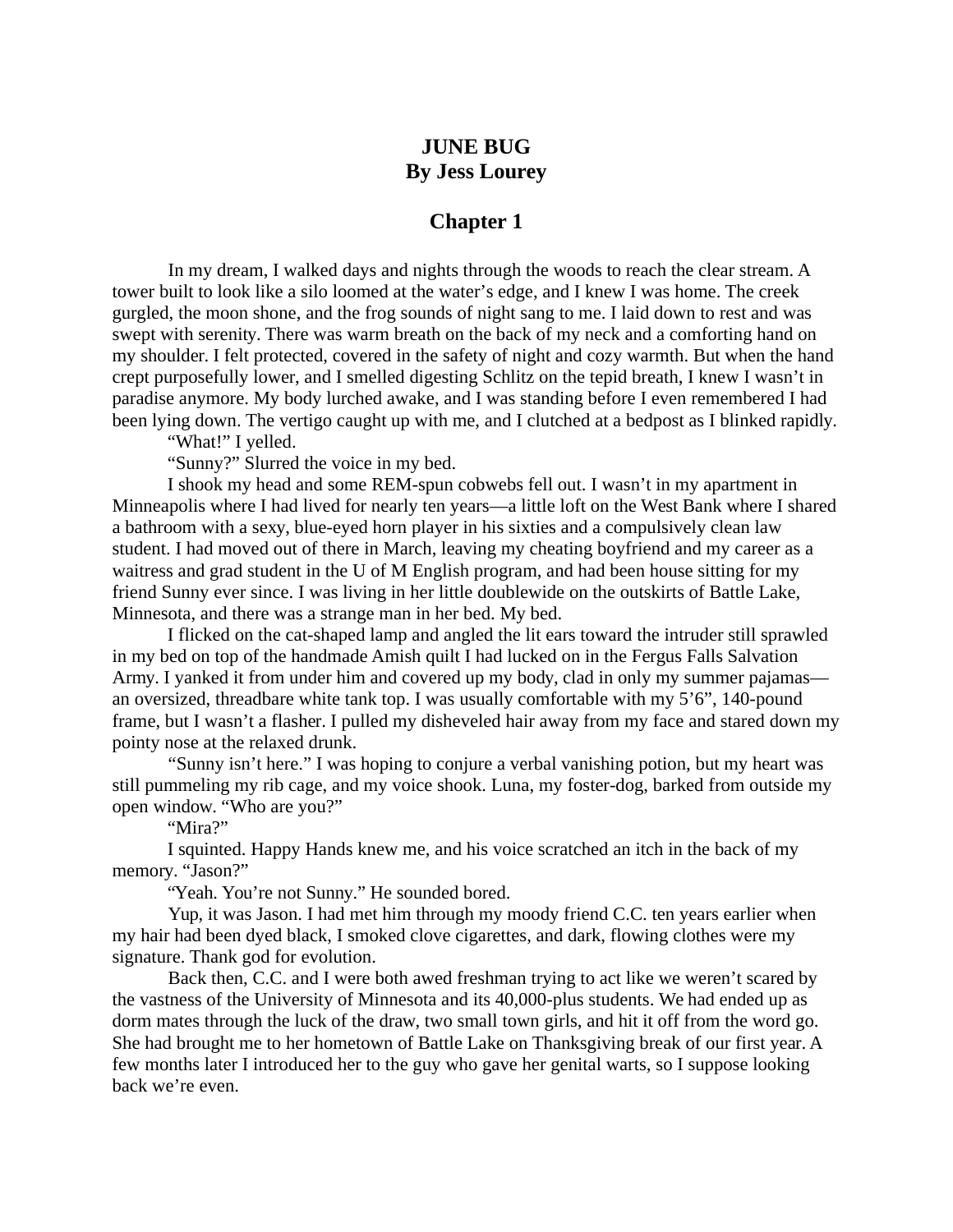During that first introduction to Battle Lake, I met Sunny, one of C.C.'s close friends. I also met Jason, a high school classmate of theirs. I knew him from the parties C.C. and I would road trip to during college breaks, but he and I never really connected. He was the guy always trying to get in everyone's pants, the one who tried to marry anyone not dumb enough to sleep with him.

He was tall, over six feet, with dark hair and dark eyes, cute in a way that would be hot if he were an actor but was just average since he was a perpetually horny fiber optic cable layer. In small town tradition, Sunny and Jason had slept together in high school, as had most of their friends. Musical beds. I suppose the process evolved out of long winters and bad TV reception.

I hadn't seen Jason in over five years. Word was he had to relocate to Texas to find a woman to marry him since every woman in Minnesota had turned him down. Apparently he hadn't gotten the news that Sunny had moved to Alaska for the summer, and he was making his area horn call.

"What're you doing back in Battle Lake?" I asked. I felt lightheaded and ill. It occurred to me that Otter Tail County had some sort of magnetic pull on people who entered. That's the only way to explain why I was still here, running the library and writing for the local newspaper, after the last month I had lived through. It's a long story, but the short version is that I had just started falling for a guy when I found him shot through the head in the library a couple days later.

When I had first met Jeff, I was impressed with his maturity and character. After he was shot and left for me to find, I learned again the harsh truth that how I feel about someone has no effect on whether they get to live or die. I thought I had learned that one well enough when my dad died in a car accident the summer of my junior year in high school, but in my experience, life keeps dragging you back to the same table until you pick the right food. Anyhow, the whole Jeff ordeal taught me the mental benefits of tying up loose ends. I had also turned twenty-nine last month, but that milestone got lost in the shuffle.

Jason sat up and rubbed a red scrape on his shoulder, his back to me. He had put on about forty pounds since I last saw him, and I couldn't help but notice that he had stripped down to his faded black boxers. Confident guy. "I'm in town to visit the 'rents. Got anything to eat?"

My mouth opened in a yell, but he was out of bed and in the kitchen before I could answer. Apparently, if he wasn't getting laid, he was getting fed. I squelched the urge to hand him a mirror. I had just seen a show on chimpanzee behavior on the Nature Channel and was pretty sure the shiny glass would keep him busy for hours. No, better to get rid of him. As I grabbed for my robe, I hissed at the part of me that was thinking like a schoolgirl, worried that he would get mad at me if I was rude to him when I knew I should be kicking the trespassing bastard out on his ass. Media conditioning is a bitch.

I looked around my bedroom for a pair of shorts to pull on under the robe. The wroughtiron bed was stripped down to its sheets, and I grabbed the quilt off the floor and tossed it on top. The bed was kitty-corner to the wall because I liked angles. Behind the metal headboard was my reading stand on which the kitty lamp stood, next to the William Kent Krueger mystery I had been reading before I fell asleep. The twelve foot by ten foot room also had a dresser with a vanity top, a tiny closet with a cheap door, and a dirty clothes hamper. I dug out the cut-offs I had been wearing earlier today from the hamper and tugged them on.

Now that I was no longer terrified by an intruder in my bed, I could not ignore a black memory that was squirming its way into my consciousness. I didn't want to be overwhelmed by the remembering, but I couldn't sit on it any longer, not now that we were bathed in light and I could hear him making himself comfortable in my kitchen.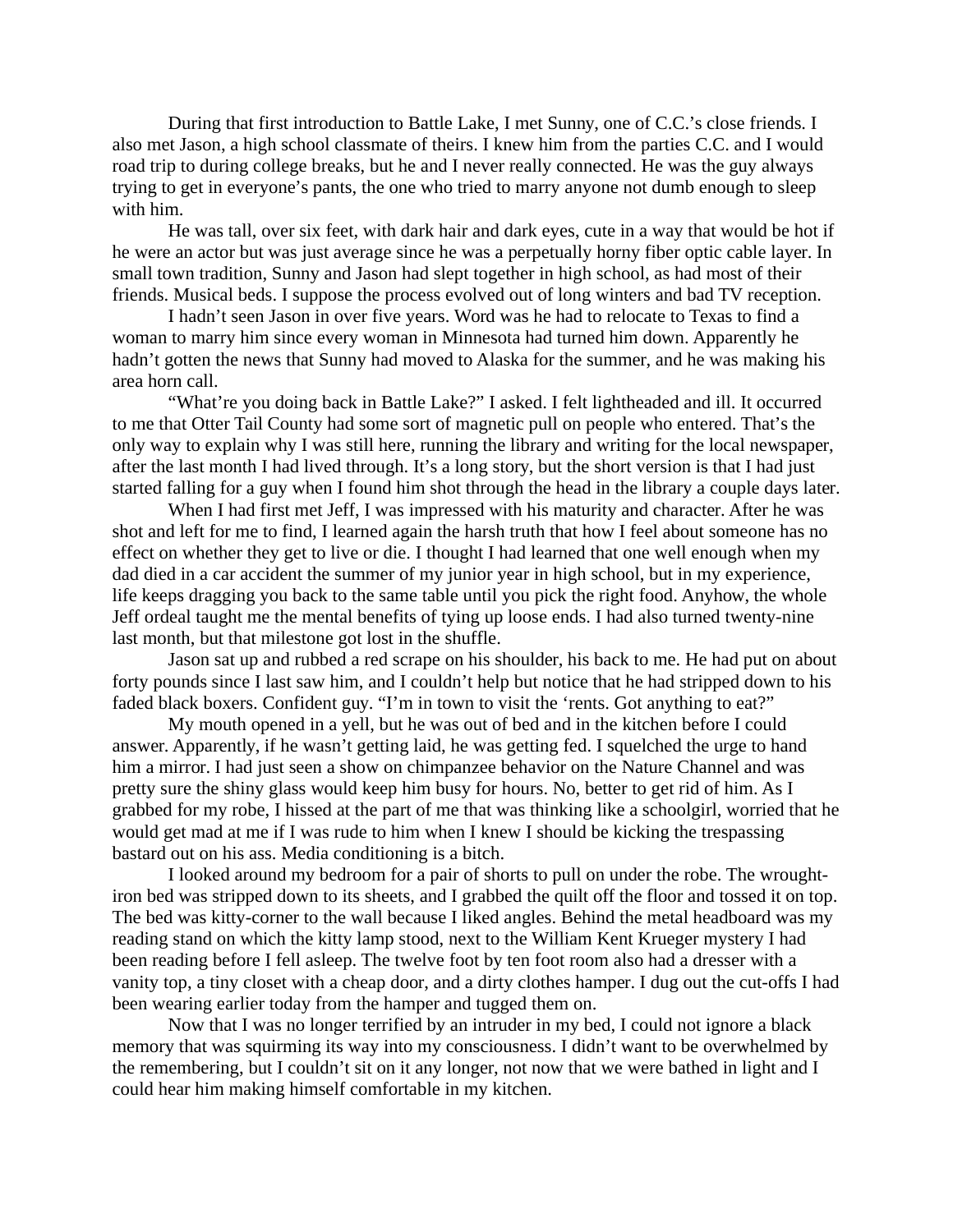It had happened a few years ago, that black memory, the summer before C.C. and I graduated from college. The night had opened with promise—a bonfire by the lake, a keg of Leinenkugel's, and a CD player hooked up to someone's car lighter. I remember feeling pretty that night, and excited to be with friends.

Jason was there, and it wasn't long before he hit on me. His hair was longer then, curling around his shoulders and shiny black. He leaned in to tell me a joke, and his wide grin was flirtatious. He really was cute. I was flattered by the male attention but not drunk enough to latch on to the token male slut so early in the evening. When I didn't bite, he moved on to the next chick, and I forgot about him. He hadn't forgotten about me.

When I walked into the woods to pee, he followed me quietly. He waited until my pants were down to push me back on the ground and cover my mouth with his fist. His hand smelled musty, like composting leaves.

I heard Sunny call my name at the same moment the zip of Jason's pants cut through his fumbled grunting. He jumped off me when Sunny appeared and then staggered back to the party. She was weaving and giggling like we were playing hide and go seek and didn't stop him when he shoved past her. Though she helped to clean me off, she didn't have much sympathy for my situation. She wanted to keep the good times rolling and said he was just drunk and had misinterpreted my interest. She seemed mildly offended that I would even consider that a good friend of hers could be a potential rapist. I started to wonder if maybe I had overreacted.

I saw Sunny laughing with Jason later that night as I sat on the fringes of the party and tried to act normal, chain smoking so I'd have an excuse to keep my hand in front of my swollen mouth. I still don't know what was more of a betrayal—Sunny's lack of support for me or Jason's aggression.

In the small town tradition of German descendants, however, we never talked about that bad night again. Life went on and when I ran into Jason, he was distant and vaguely unpleasant. Everyone else treated him like a loveable goofball, though I did notice that some people made a point to steer clear of him. Myself, I got to the place where I wondered whether I had imagined the whole thing, or maybe he had been too drunk to remember his attack on me.

Despite the passage of time and my own self-doubt, it was still impossible to feel comfortable with him in my house, but I didn't want to work myself into a panic attack, either. I rationalized that there were plenty of people who liked Jason, and he did have a good sense of humor. I stopped just sort of making excuses for his past behavior, and strode purposefully into the kitchen.

The double-wide was set up so I had to walk past the open front door and through the living room to get to the open kitchen, a formica-topped island the only separation between the two rooms. The living room was decorated in Early Cabin, including a secondhand, rust-colored couch, cinderblock and wood plank bookshelves, mismatched lamps, and a 1984 RCA color TV sporting tinfoil-hugged rabbit ears. The floor was carpeted in forest green except where the sun hit it regularly. In those spots it was pale green.

The kitchen was nicer. It came with all new appliances, including a dishwasher, when Sunny had purchased it. A u-shaped counter top consisting of the island, the stove, and the sinks took up one half of the room. The other half housed a glass-topped dinner table with four wicker chairs around it, some freestanding cupboards, and a ficus plant. I had kept the kitchen pretty much as Sunny had left it, other than scrubbing it top to bottom, putting my pictures up on the fridge, and alphabetizing the spice rack.